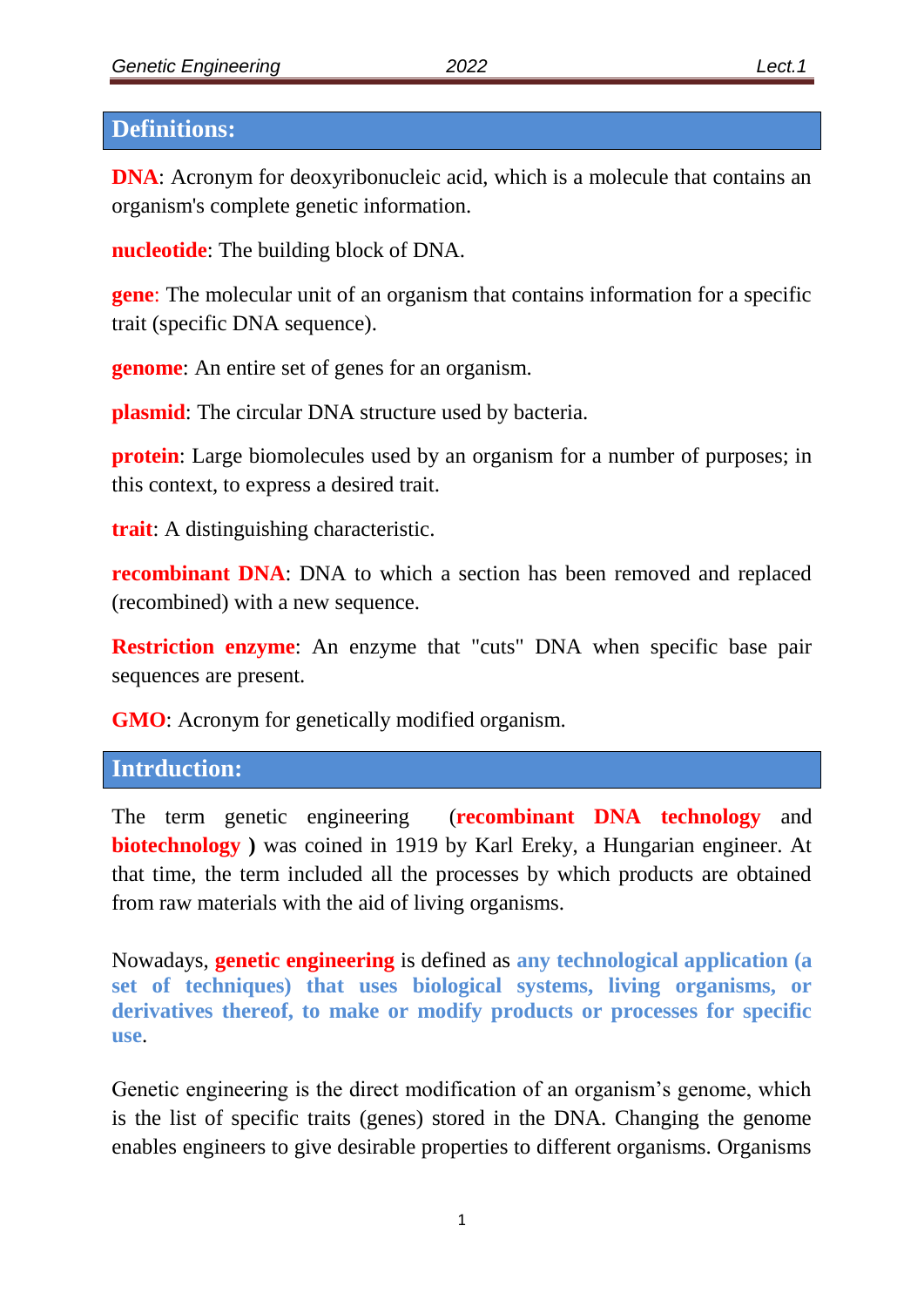created by genetic engineering are called genetically modified organisms (GMOs).

# **Historical events associated with genetic engineering:( فقط لالطالع(**

| Providing bread with leaven                            | Prehistoric period |
|--------------------------------------------------------|--------------------|
| Fermentation of juices to alcoholic beverages          | Prehistoric period |
| Knowledge of vinegar formation from fermented juices   | Prehistoric period |
| Manufacture of beer in Babylonia and Egypt             | 3rd century BC     |
| Wine manufacturing in the Roman Empire                 | 3rd century AD     |
| Production of spirits of wine (ethanol)                | 150                |
| Vinegar manufacturing industry                         | 14th century AD    |
| Discovery of the fermentation properties of yeast      | 1818               |
| Description of the lactic acid fermentation by Pasteur | 1857               |
| Detection of fermentation enzymes in yeast by Buchner  | 1897               |
| Discovery of penicillin by Fleming                     | 1928               |
| Discovery of many other antibiotics                    | $\approx$ 1945     |

An overview of important events in the development of modern molecular biology and recombinant DNA technology is provided in Table below:

| Double helix structure of DNA is first described by Watson and Crick             | 1953 |  |
|----------------------------------------------------------------------------------|------|--|
| Cohen and Boyer, amongst others, develop genetic engineering                     | 1973 |  |
| The first human protein (somatostatin) is produced in a bacterium (E. coli) 1977 |      |  |
| The first recombinant protein (human insulin) approved for the market            | 1982 |  |
| Polymerase chain reaction (PCR) technique developed                              | 1983 |  |
| Launch of the Human Genome Project                                               | 1990 |  |
| Began to sell genetically modified food                                          | 1994 |  |
| Began to sell GMOs as pets (Glofish)                                             | 2003 |  |
| The first genome sequence of an organism (Haemophilus influenzae) is             |      |  |
| determined                                                                       | 1995 |  |
| A first draft of the human genome sequence is completed                          | 2000 |  |
| Over 40 million gene sequences are deposited in GenBank, and genome              |      |  |
| sequences of hundreds of prokaryotes and dozens of eukaryotes are finished or    |      |  |
| in draft stage                                                                   |      |  |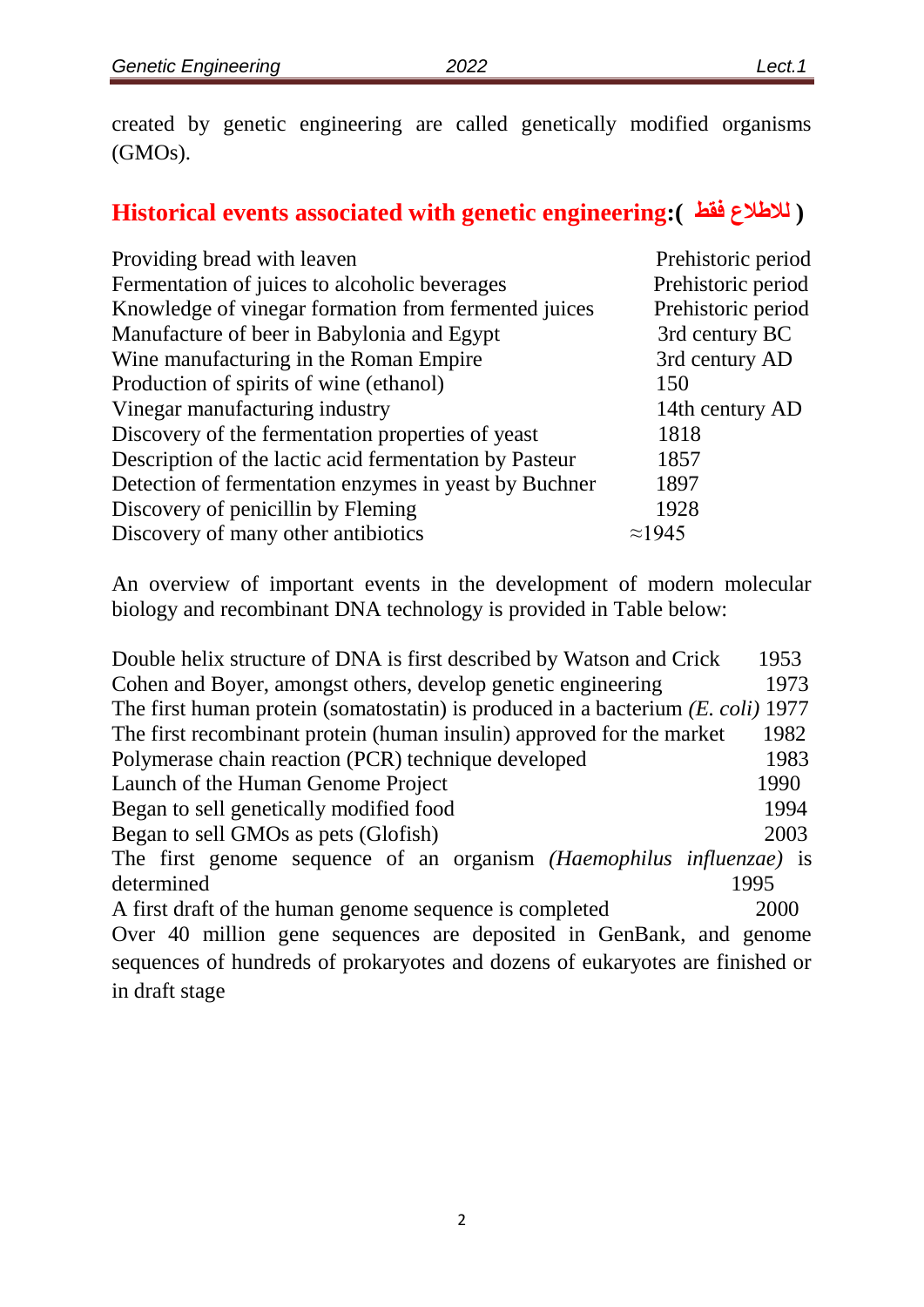## **Applications of genetic engineering**

The following sections briefly describe some of these applications and their potential benefits to society.

## 1- **Industry**

Bacteria are the most common GMOs because their simple structure permits easy manipulation of their DNA. One of the most interesting uses for genetically modified bacteria is the production of hydrocarbons (plastics and fuels) usually only found in fossil fuels. Cyanobacteria have been modified to produce plastic (polyethylene) and fuel (butanol) as byproducts of photosynthesis. *E. coli* bacteria have been modified to produce diesel fuel



## 2. **Health and medicine**

In the area of health and medicine, genetic engineering has numerous and important functions. Genetic engineering is used to develop diagnostic tools for identifying diseases.

Genetic engineering is also used to produce more effective and efficient vaccines, therapeutic antibodies, antibiotics, and other pharmaceuticals.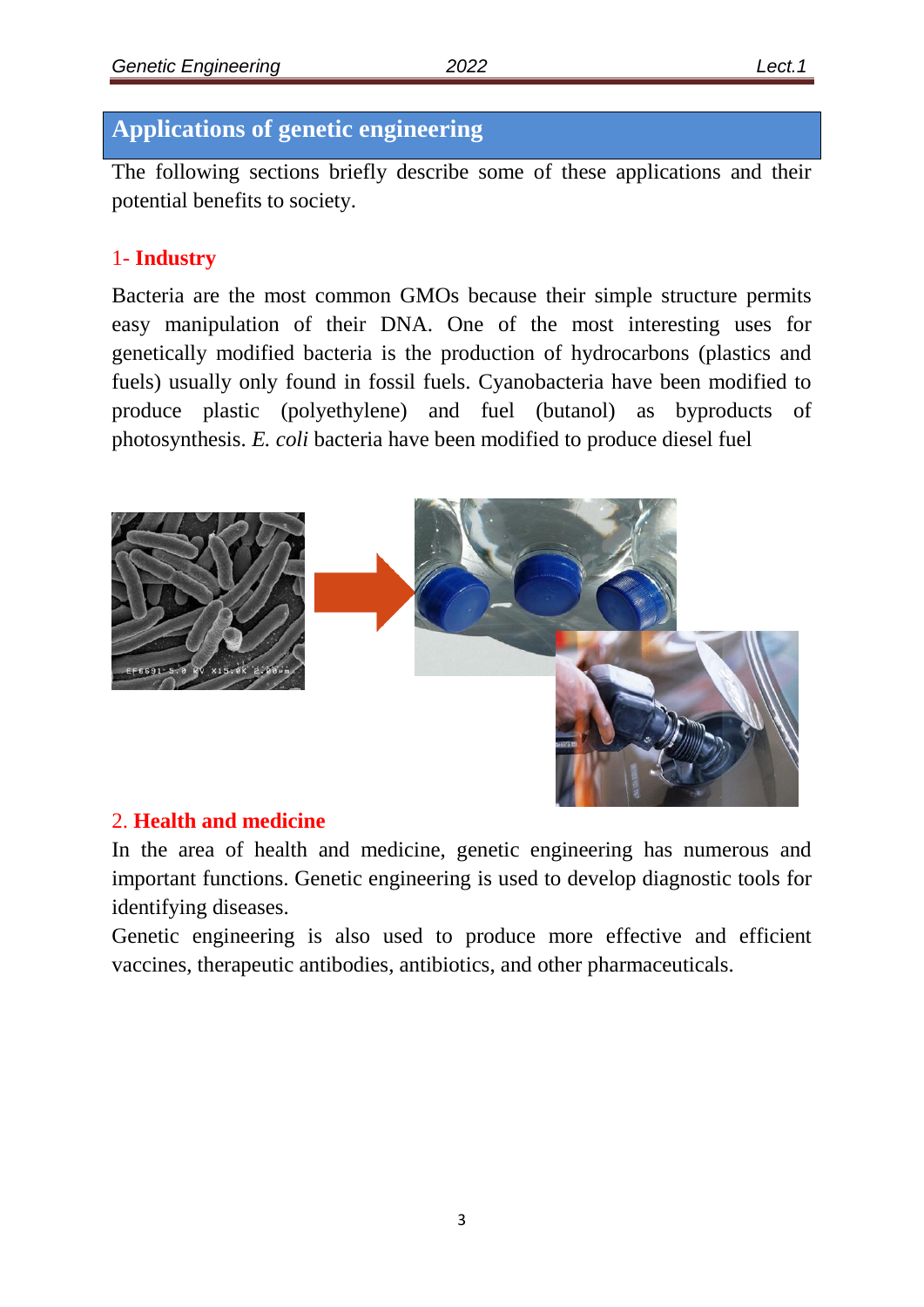

**Figure 1**: Modified virus injected in sapling tree causes the bananas to contain virus proteins

## 3. **Environment**

Development and usage of alternative fuels that burn cleaner and improve air quality through reduced pollution of the environment is possible by genetic engineering means. Micro-organisms are used to decompose wastes and clean up contaminated sites by the technology of bioremediation. The use of diseaseresistant cultivars can make crop production less environmentally intrusive by reducing the use of agrochemicals.

## 4. **Forensics**

Since the DNA profile, i.e. the nucleotide sequence of the genome, is unique in every individual, it can be used as a powerful basis of identifying individuals in a population. DNA-based evidence is used in cases involving paternity disputes and family relationships. Forensic experts use DNA profiling to identify suspects in criminal cases, especially when body fluids and other particles like hair and skin samples can be retrieved.

## 5. **Agriculture**

Genetic engineering can complement conventional breeding for crop and animal improvement. Instead of extensive re-arrangement of genes, as occurs in conventional breeding, biotechnology enables targeted gene transfer to occur. The genome of the recipient individual remains intact, except for the introduced gene (or genes), thus accelerating breeding programs and the development of organisms with desirable characteristics. This biotechnological application is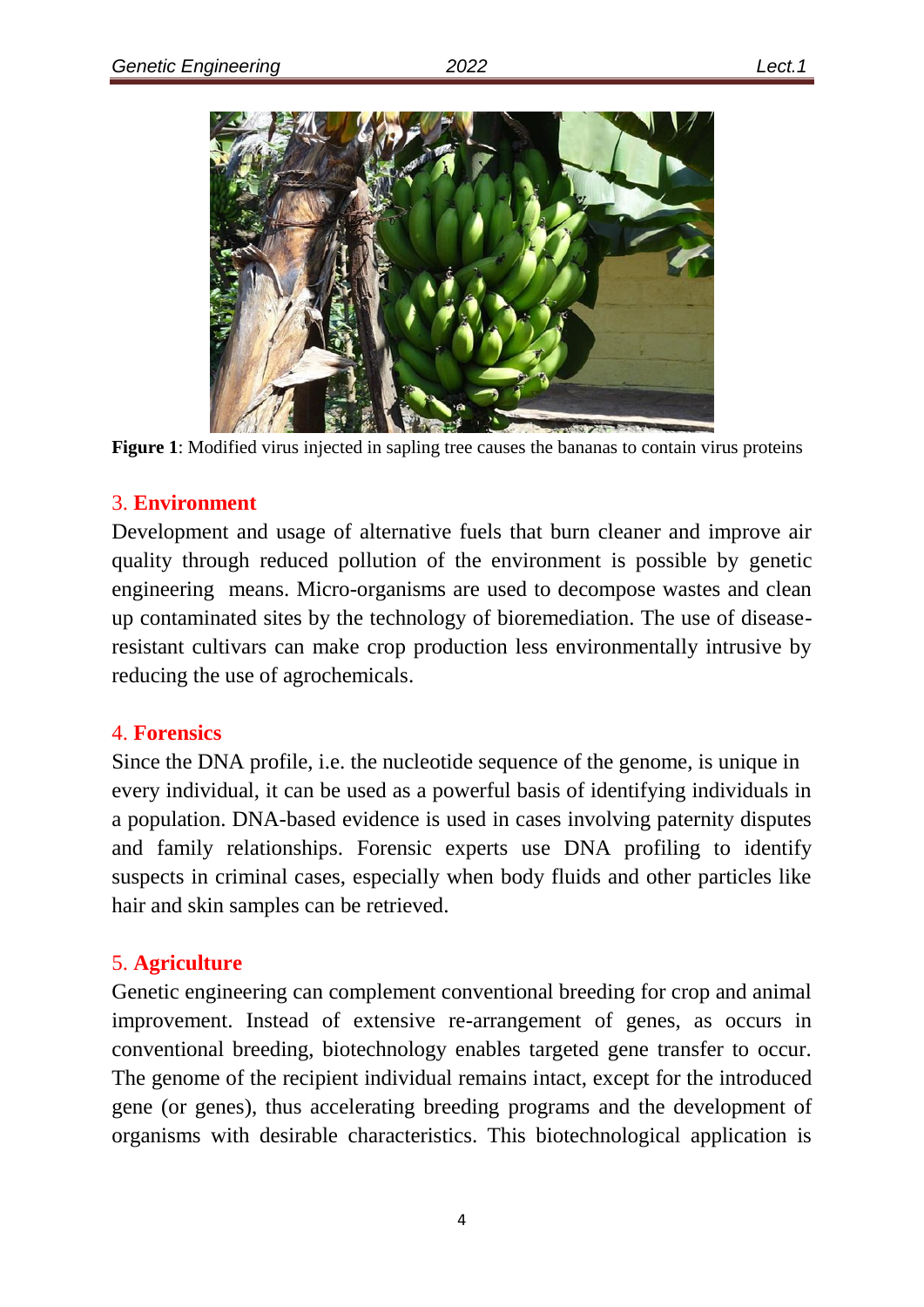used to improve the yield of crop and animal species and their product quality such as nutritional value and shelf life.



**Figure 2:** Reasons to Genetically Modify Crops, Insect resistant, Herbicide resistant, Drought/freeze resistant, Disease resistant, Higher yield, Faster growth, Improved nutrition & Longer shelf life.



Figure 3: Fast-Growing Salmon, Genes from two other fish cause this salmon to continually produce growth hormones.

**Genetic modification** can be completed by a number of different methods:

- 1-Inserting new genetic material randomly or in targeted locations
- 2-Direct replacement of genes (recombination)
- 3-Removal of genes
- 4-Mutation of existing genes

Genetic engineering include the collection of a wide array of techniques that alter the genetic constitution of cells or individuals by selective removal, insertion, or modification of individual genes or gene sets, the techniques used for this purpose include: